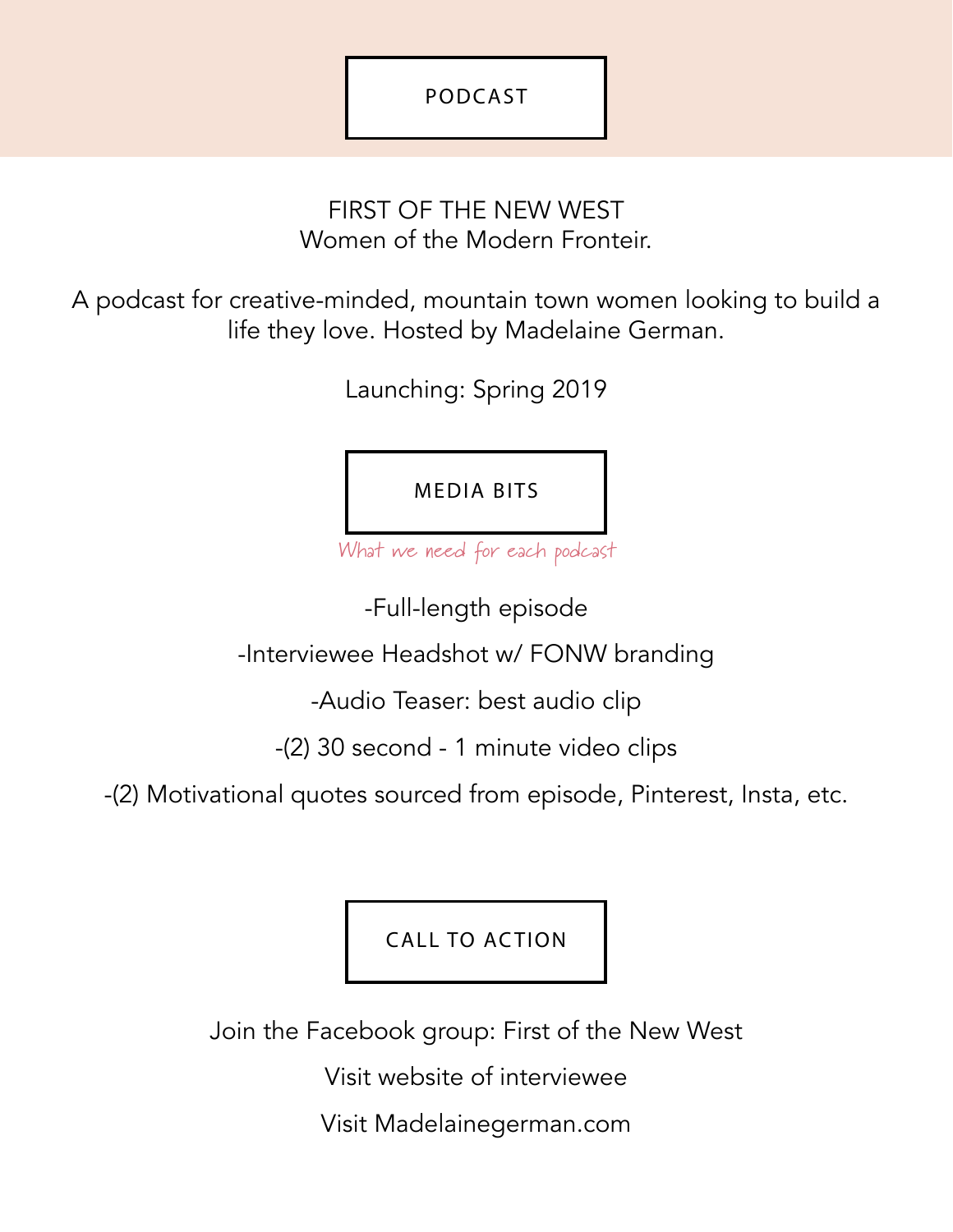## DISTRIBUTION

Main Social Platforms: Instagram/Linkedin

Keep link to podcast in Instagram Bio &

Update Instagram Handle to say First of the New West Podcast

PODCAST SCHEDULE

| <b>MONTH</b> | <b>TOPIC</b>                                                               | <b>LAUNCH</b> |
|--------------|----------------------------------------------------------------------------|---------------|
| <b>MAY</b>   | Sarah Averill: Trusting the Jump                                           | May ?         |
| JUNE         | Andrea le Fevers: Your Personal<br>Development IS Your Brand Evolution     | June?         |
| JULY         | Danielle Goldyn: Using Personal Phi-<br>losophy & Mindset to Develop Brand | July ?        |

PRE-LAUNCH

Announce podcast launch on Instagram:

Two weeks out: "Coming Soon" teaser: Static post graphic

Tease on your Story

One week out: Static Post of Official Thumbnail

Static Post of "First of the New West" is a podcast for women...etc.